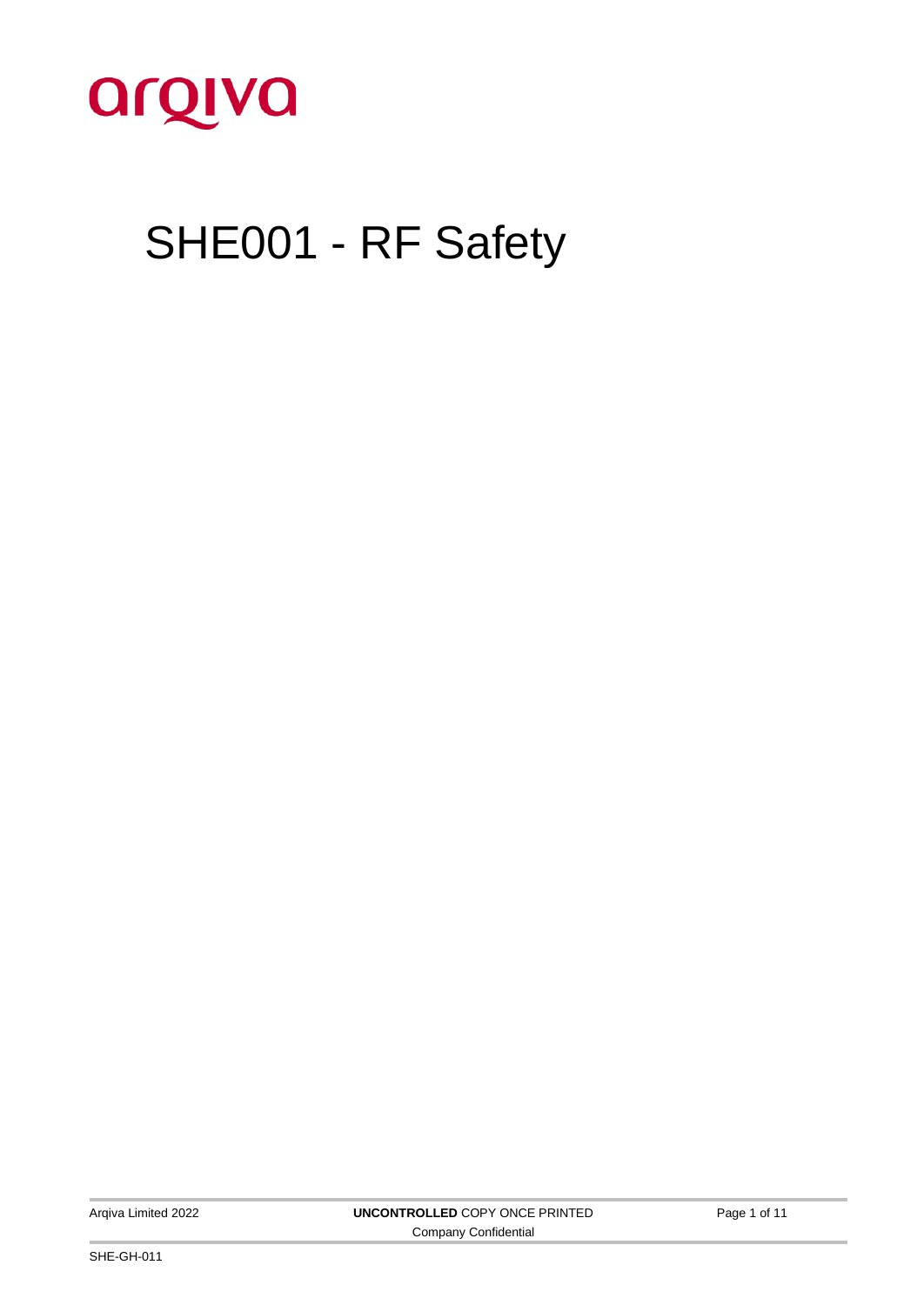#### **1 Introduction**

Arqiva owns and manages a large number of sites, rooftops and structures with a variety of antennas. It is essential that the Radio Frequency (RF) hazards these represent are properly considered at the planning stage for each visit. Arqiva provide the means by which relevant safety information can be accessed at the planning stage for each site visit. Hence the responsibility for RF safety rests with the contractor. This guide outlines more details on all these aspects to ensure that all contractors understand their responsibilities and how to access all the correct information.

The majority of reported "near misses" and "unexpected alarms" are due to poor job planning on the part of the contractor or lack of experience or training of staff. These notes are issued to try to improve both those aspects.

#### **2 Basics**

The responsibility for risk assessment lies with the contractor. A site and task specific risk assessment and method statement must be carried out.

On an Arqiva-managed mast or tower, each climber must be equipped with a personal RF monitor. For work on most Arqiva-managed rooftops a minimum of one personal monitor per team is required (depending on the risk assessment for the task and site).

Personal RF monitors must be of a type accepted by Arqiva. The frequency range must be suitable for the frequencies found on Arqiva sites, and the frequency response shaped according to occupational limits. The first alarm should be set to 50% of the limit. The second alarm can be set to 90% or 100%. Appendix A of this document has a list of monitors that have been assessed as suitable.

Because of the frequencies of operation, the only units suitable for MF (Medium Wave) sites are Nardalert XT, Nardalert S3, WaveMon RF-8 and WaveMon RF-60. The only units suitable for LF (Long Wave) sites are Nardalert XT, Nardalert S3 and WaveMon RF-60. Should any company wish to use a type of monitor that is not on either list then Arqiva will evaluate it subject to the contractor providing a sample monitor plus all technical specifications.

#### **3 Training**

All contractors who access Arqiva structures or rooftops must be trained in RF Safety awareness via a course that has been accepted by Arqiva as suitable. This is available in the document Accepted Training Providers available on the Arqiva website.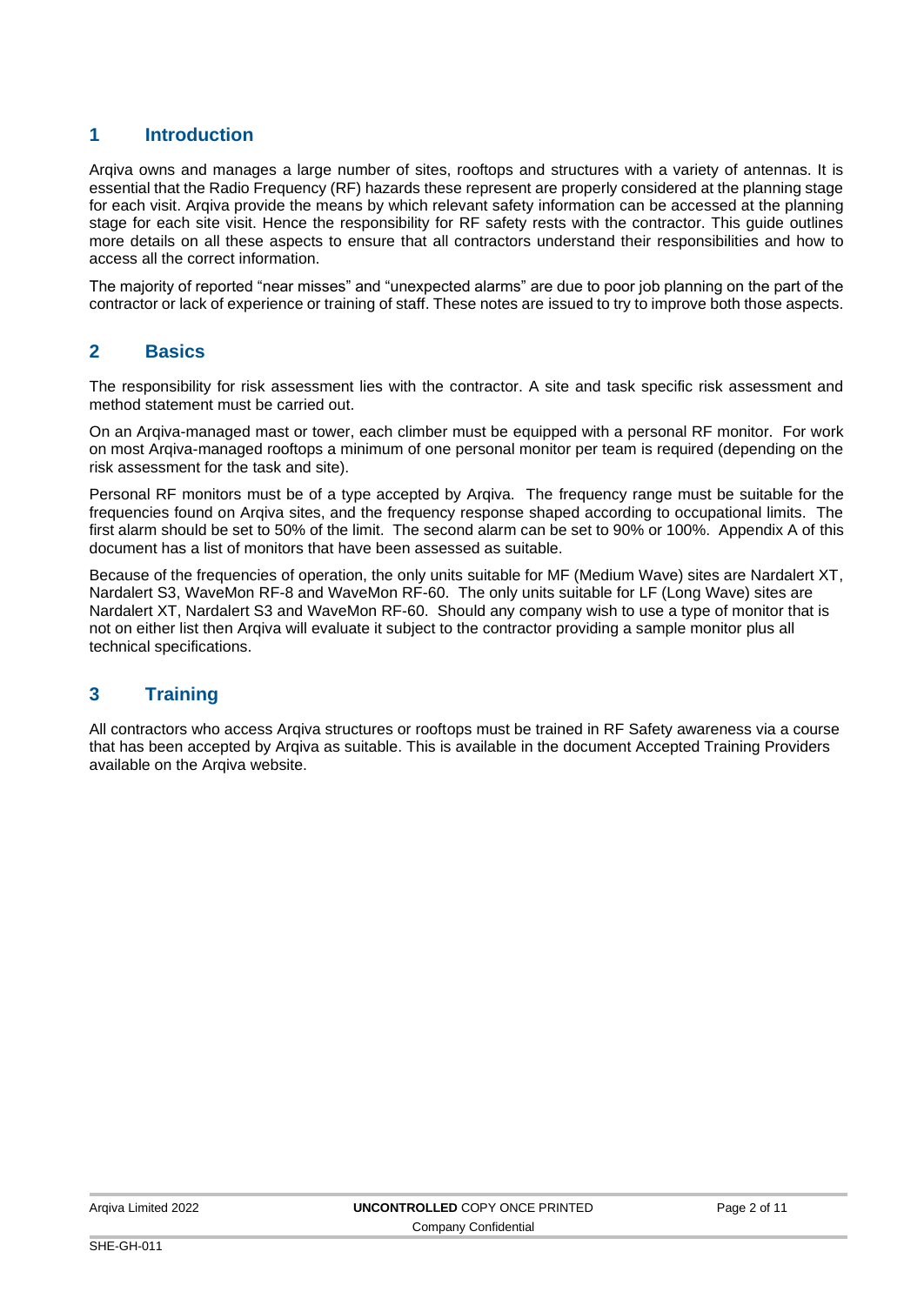#### **4 Information Provided by Arqiva for Risk Assessment**

Prior to planning any task on site the Risk Register for the site should be consulted. This can be emailed to any valid email address so access to Service Now is not necessary. The person within the company who has a Service Now account can request the risk information to be sent to a colleague for example.

#### **5 Instructions and Screenshots on how to find the Risk Register**

From the Site Access Portal home page, use the "Find Site Details" tab and find the site required by using the search bar.

| argiva                                                                              | <b>Find Site Details</b> | <b>Check Availability for Permit Request</b> | Requester & Engineer Details *                              | My List $\sim$ | <b>My Approvals</b> | <b>Tours</b> | <b>Annicca Prince</b><br>AP |
|-------------------------------------------------------------------------------------|--------------------------|----------------------------------------------|-------------------------------------------------------------|----------------|---------------------|--------------|-----------------------------|
|                                                                                     |                          |                                              |                                                             |                |                     |              |                             |
|                                                                                     |                          |                                              |                                                             |                |                     |              |                             |
|                                                                                     |                          | <b>Site Access Portal</b>                    |                                                             |                |                     |              |                             |
| Search (minimum 3 characters)                                                       |                          |                                              |                                                             |                | Q                   |              |                             |
|                                                                                     |                          |                                              |                                                             |                |                     |              |                             |
|                                                                                     |                          |                                              |                                                             |                |                     |              |                             |
| <b>Request Something</b><br>ē<br>Browse the catalog for services and items you need |                          | $\left( 0\right)$                            | Raise a Site Access Request<br>Create a Site Access Request |                |                     |              |                             |
|                                                                                     |                          |                                              |                                                             |                |                     |              |                             |
| $\blacktriangleright$ Announcements                                                 |                          | My Approvals                                 |                                                             |                |                     |              |                             |
| <b>Oracle EBS Notification Issue</b>                                                |                          | $\checkmark$                                 | You have no pending approvals                               |                |                     |              |                             |
| <b>Climbing and Rescue</b>                                                          |                          | $\checkmark$                                 |                                                             |                |                     |              |                             |
| <b>COVID-19 Guidance</b>                                                            |                          | $\checkmark$                                 |                                                             |                |                     |              |                             |

| va |                              | <b>Find Site Details</b> | Check Availability for Permit Request Requester & Engineer Details > My List > My Approvals Tours |  |  | AP Annicca Prince |
|----|------------------------------|--------------------------|---------------------------------------------------------------------------------------------------|--|--|-------------------|
|    |                              |                          |                                                                                                   |  |  |                   |
|    | Select Site                  |                          |                                                                                                   |  |  |                   |
|    |                              |                          |                                                                                                   |  |  |                   |
|    | Crystal Palace               |                          |                                                                                                   |  |  |                   |
|    | <b>CRYSTAL PALACE</b>        |                          |                                                                                                   |  |  |                   |
|    | LONDON CRYSTAL PALACE PARADE |                          |                                                                                                   |  |  |                   |
|    | SYDENHAM HILL (S)            |                          |                                                                                                   |  |  |                   |
|    |                              |                          |                                                                                                   |  |  |                   |

| Select Site                     |         |            |                |                             |              |             |                                                                                    |                 |                                |                                        |                        |                        |             |               |
|---------------------------------|---------|------------|----------------|-----------------------------|--------------|-------------|------------------------------------------------------------------------------------|-----------------|--------------------------------|----------------------------------------|------------------------|------------------------|-------------|---------------|
| CRYSTAL PALACE                  |         |            |                |                             |              |             |                                                                                    |                 |                                |                                        |                        |                        |             | ×             |
|                                 |         |            |                |                             |              |             |                                                                                    |                 |                                |                                        |                        |                        |             |               |
| <b>Name</b>                     | Site Id | <b>AKA</b> | Site Type      | <b>MF/LF</b><br><b>Site</b> | <b>State</b> | <b>Town</b> | <b>Address</b>                                                                     | <b>PostCode</b> | <b>Country</b>                 | <b>Description of</b><br><b>Access</b> | <b>NGR</b><br>(Type 1) | <b>NGR</b> (Type<br>2) | Latitude    | Longitude     |
| <b>CRYSTAL</b><br><b>PALACE</b> | 140469  | TQ-3615    | Fully<br>Owned | Yes                         |              | London      | Argiva Site, Old<br>Cople<br>Lane, Crystal<br>Palace Parade.<br>Upper<br>Norwood,, | <b>SE19 1UE</b> | Greater<br>London <sub>2</sub> | 2WD                                    | TQ 33936<br>71225      | 533936<br>171225       | 51.42369581 | $-0.07339041$ |

|  | Argiva Limited 2022 |  |
|--|---------------------|--|
|--|---------------------|--|

arol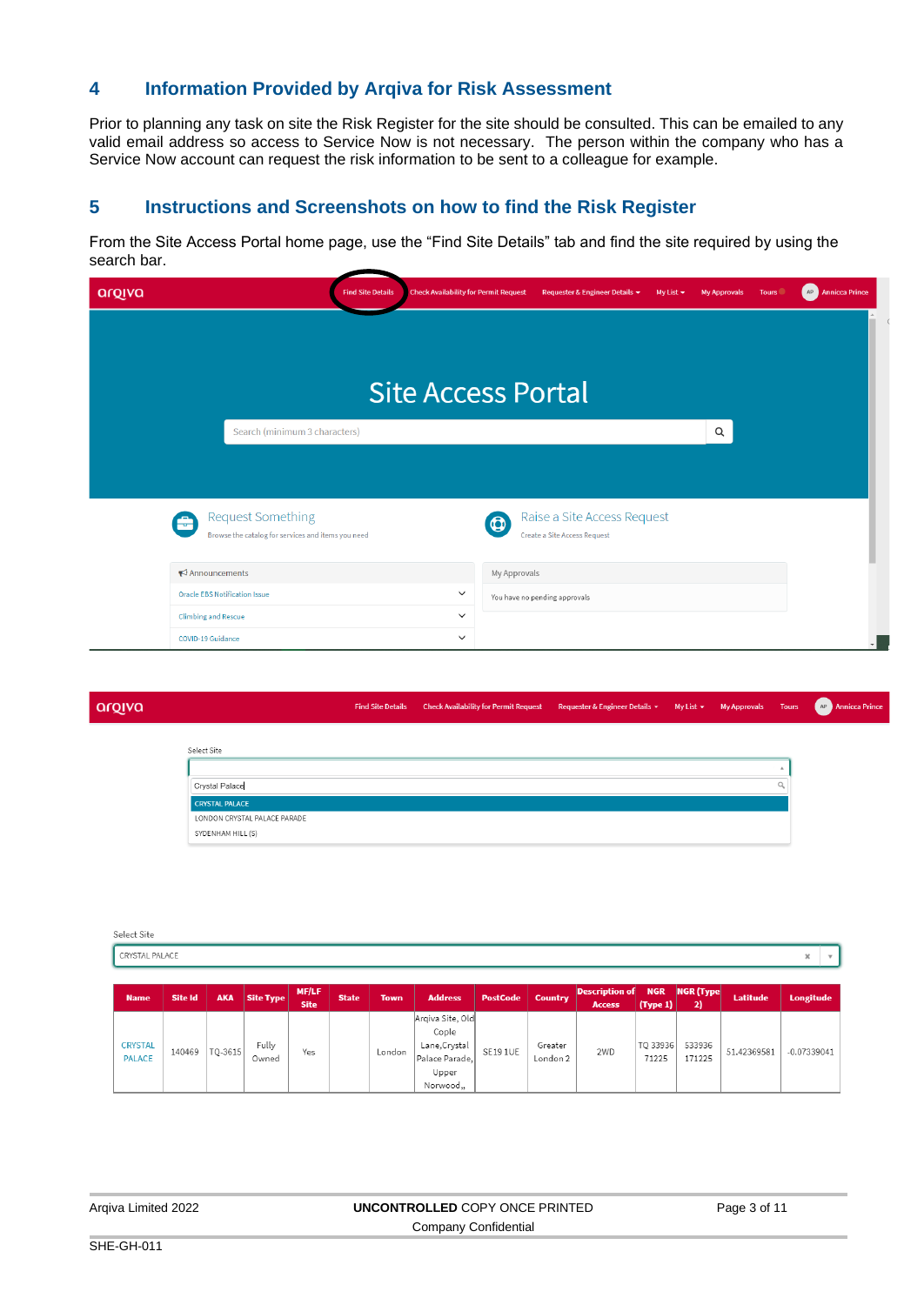The site page for the selected site will now open. The "RR + AIR Report" report is attached at the top of the page.

| argiva | <b>Find Site Details</b>                                                              | <b>Check Availability for Permit Request</b> | Requester & Engineer Details + | $My List \rightarrow My Approws$ | <b>Tours</b> | <b>Annicca Prince</b><br>AP ] |
|--------|---------------------------------------------------------------------------------------|----------------------------------------------|--------------------------------|----------------------------------|--------------|-------------------------------|
|        | Home > SAMForm                                                                        |                                              |                                |                                  |              |                               |
|        | $\equiv$ CRYSTAL PALACE                                                               |                                              |                                |                                  | <i>®</i>     |                               |
|        | Edit<br>Attachments<br>CRYSTAL PALACE 140469 Access Document-V0.1.pdf<br>CMDB CI SIte |                                              |                                |                                  |              |                               |
|        | Site ID                                                                               | NGR (Type 1)                                 |                                |                                  |              |                               |
|        | 140469                                                                                | TQ 33936 71225                               |                                |                                  |              |                               |
|        | *Name                                                                                 | NGR (Type 2)                                 |                                |                                  |              |                               |
|        | CRYSTAL PALACE                                                                        | 533936 171225                                |                                |                                  |              |                               |
|        | AKA                                                                                   | Latitude                                     |                                |                                  |              |                               |
|        | TQ-3615                                                                               | 51.42369581                                  |                                |                                  |              |                               |
|        | Site Type                                                                             | Longitude                                    |                                |                                  |              |                               |
|        | Fully Owned                                                                           | $-0.07339041$                                |                                |                                  |              |                               |
|        | MF/LF Site                                                                            | Responsibility                               |                                |                                  |              |                               |
|        | Yes                                                                                   | Arqiva PMA                                   |                                |                                  |              |                               |
|        | Street                                                                                | Prime Responsibility                         |                                |                                  |              |                               |

The PDF of the Risk Register + AIR can be opened and saved.

#### **6 What Does the Risk Register include, and how to use it**

#### **Site specific general risks**

This includes any risks that are specific to this site. Sometimes risks are of a temporary nature and if you notice on your visit that one of these risks is no longer valid then please report it via your post work report.

## arqiva

#### **Risk Register + Antenna Information Report (AIR)**

CRYSTAL PALACE (CP) - 140469

**Risk Register Note** The hazards listed below are site specific. For a full list of generic hazards associated with Arqiva sites please refer to

the document "Argiva Sites Generic Hazards" Prior to any work commencing a dynamic risk assessment of the site and the work area should be undertaken. Any

hazards identified should be reported back through the Post Work Report (PWR) and if it is deemed too hazardous to continue, work should not commence until the risks can be adequately controlled.

**Risk Register - Permanent Risk** 

| <b>Nesting Bird Risk:</b>              |                          | <b>Nesting Bird Risk</b><br>Comments: |                                                                                                                                                                                                                        |
|----------------------------------------|--------------------------|---------------------------------------|------------------------------------------------------------------------------------------------------------------------------------------------------------------------------------------------------------------------|
| Flora Risk:                            |                          | <b>Flora Risk Comments:</b>           |                                                                                                                                                                                                                        |
| Fauna Risk:                            |                          | Fauna Risk Comments:                  |                                                                                                                                                                                                                        |
| <b>Flood Risk Status:</b>              | Green                    | <b>Fire Risk Status:</b>              | Green                                                                                                                                                                                                                  |
| Site Asbestos Status:                  | <b>Asbestos Detected</b> |                                       |                                                                                                                                                                                                                        |
| <b>Exclusion Zone Status:</b>          | Amber                    | <b>Exclusion Zone Comments:</b>       | <b>Exclusion Zone/Drop Zone</b><br>information is not available<br>for the site. Before attending<br>site, available drawings,<br>maps or satellite images<br>should be reviewed to<br>determine necessary<br>controls |
| <b>Risk Register - Temporary Risks</b> |                          |                                       |                                                                                                                                                                                                                        |
|                                        | <b>Description</b>       |                                       | <b>Identified Date</b>                                                                                                                                                                                                 |

**RF Safety Noticeboard**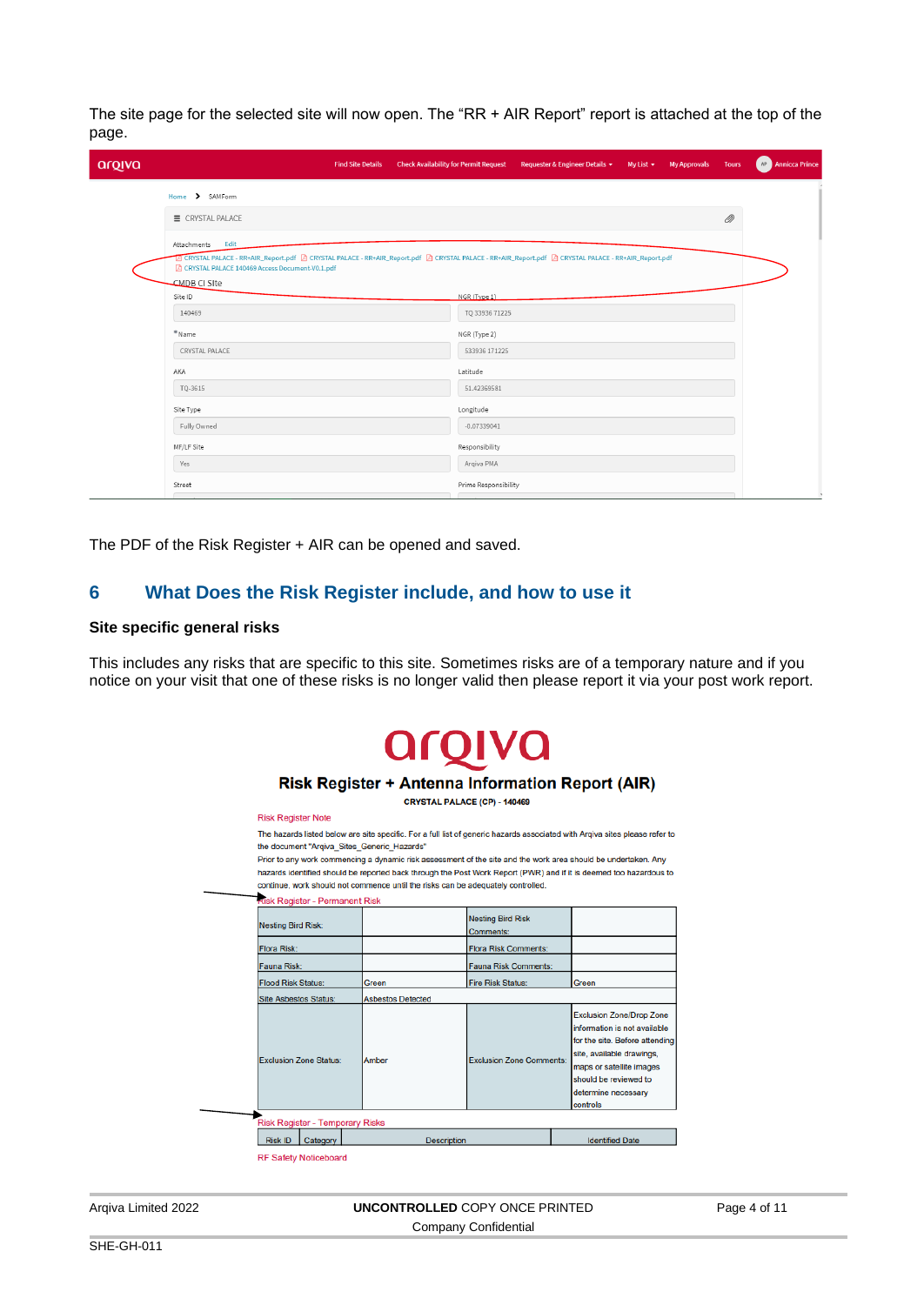#### **RF Safety Noticeboard**

The RF Safety Noticeboard details any known risks in the climbing zone. The climbing zone is defined as the ladder and rest platforms. Information in the RF Safety Noticeboard will detail where the restriction is and what planned work is needed to work in that area. If the restriction is applicable to your task then make sure you speak to the Site Access team to request that the planned work is booked. Broadcast customers need a minimum of 2 week's notice for outages and power reductions.

Your task may mean that you need to work off the ladder and climb around the structure to access your work area. The Information in the RF Safety Noticeboard cannot take that into account and as a trained contractor you are expected to understand industry standard exclusion zones. To understand which antennas, you need to pass or work close to then you must consult the Antenna Information Report (AIR).

|                            | <b>UIVU</b>                                                                                                                                                                                                                                                                                                                                                                                                                                                                                                                                                                                                                                                                                                                                                                                                                                                                                                                                                                                                                                                                                                                                                                                                                                                                                                                                                                          |
|----------------------------|--------------------------------------------------------------------------------------------------------------------------------------------------------------------------------------------------------------------------------------------------------------------------------------------------------------------------------------------------------------------------------------------------------------------------------------------------------------------------------------------------------------------------------------------------------------------------------------------------------------------------------------------------------------------------------------------------------------------------------------------------------------------------------------------------------------------------------------------------------------------------------------------------------------------------------------------------------------------------------------------------------------------------------------------------------------------------------------------------------------------------------------------------------------------------------------------------------------------------------------------------------------------------------------------------------------------------------------------------------------------------------------|
| <b>Structure</b>           | <b>RF Noticeboard</b>                                                                                                                                                                                                                                                                                                                                                                                                                                                                                                                                                                                                                                                                                                                                                                                                                                                                                                                                                                                                                                                                                                                                                                                                                                                                                                                                                                |
| Structure - Tower -<br>382 | CAUTION MF site. Consider all objects within this site as live. No access to any rooftop or<br>compound without local supervisory engineer permission as engineer attendance or planned<br>work may be required. It is possible to cut grass outside all fenced areas around structures<br>and stays. Personal monitor only required inside MF mast compound and when climbing ALL<br>structures. Please ensure that where a personal RF monitor is used that it has the correct<br>frequency range for the site, both the Nardalert XT and S3 are suitable. Any work requiring<br>use of cherry picker, Hi-abs, concrete pumps or other large plant should be risk assessed<br>considering the hazards from MF antenna, refer to BOW885. The following information<br>applies ONLY to climbing the ladder and/or standing on rest platforms. For all other activities<br>further planned work may be required, subject to risk assessment: No standing or working<br>between 140 - 145m without -6dB reduced power on XFM (V CP 03), Radio London and<br>Absolute Radio (V CP 02). No standing or working between 153 - 157.5m without -6dB<br>reduced power on BBC Radio 1 - 4 and Classic FM (V CP 01). No access above the<br>internal platform below the top platform at 195m without PSB 1-3 and COM 4-8 (DT_CP_01<br>& DT CP 02) switched to the reserve antenna. ES 27/02/19 |

#### **RF Risk Note**

All antennas may radiate and industry standard exclusion zones are to be observed. The structure(s) on this site also have the following antennas which may need additional consideration if planning work in the vicinity.

#### **Antenna Information Report (AIR)**

This gives a full listing in height order of all the antennas on the structure. The customer information will be listed as either "Arqiva" or "other". Where it is listed as Arqiva this may indicate that the antenna is used for Broadcasting. There is also a field to indicate that the antenna is used for paging. In Arqiva's experience it is broadcasting and paging antennas that are overlooked by some contractors in their risk assessment. The AIR can also be used on site as a written "map" of the structure. Please ensure that any errors you notice are fed back via your post work report.

| Argiva Limited 2022 | <b>UNCONTROLLED COPY ONCE PRINTED</b> | Page 5 |
|---------------------|---------------------------------------|--------|
|                     | Company Confidential                  |        |

of 11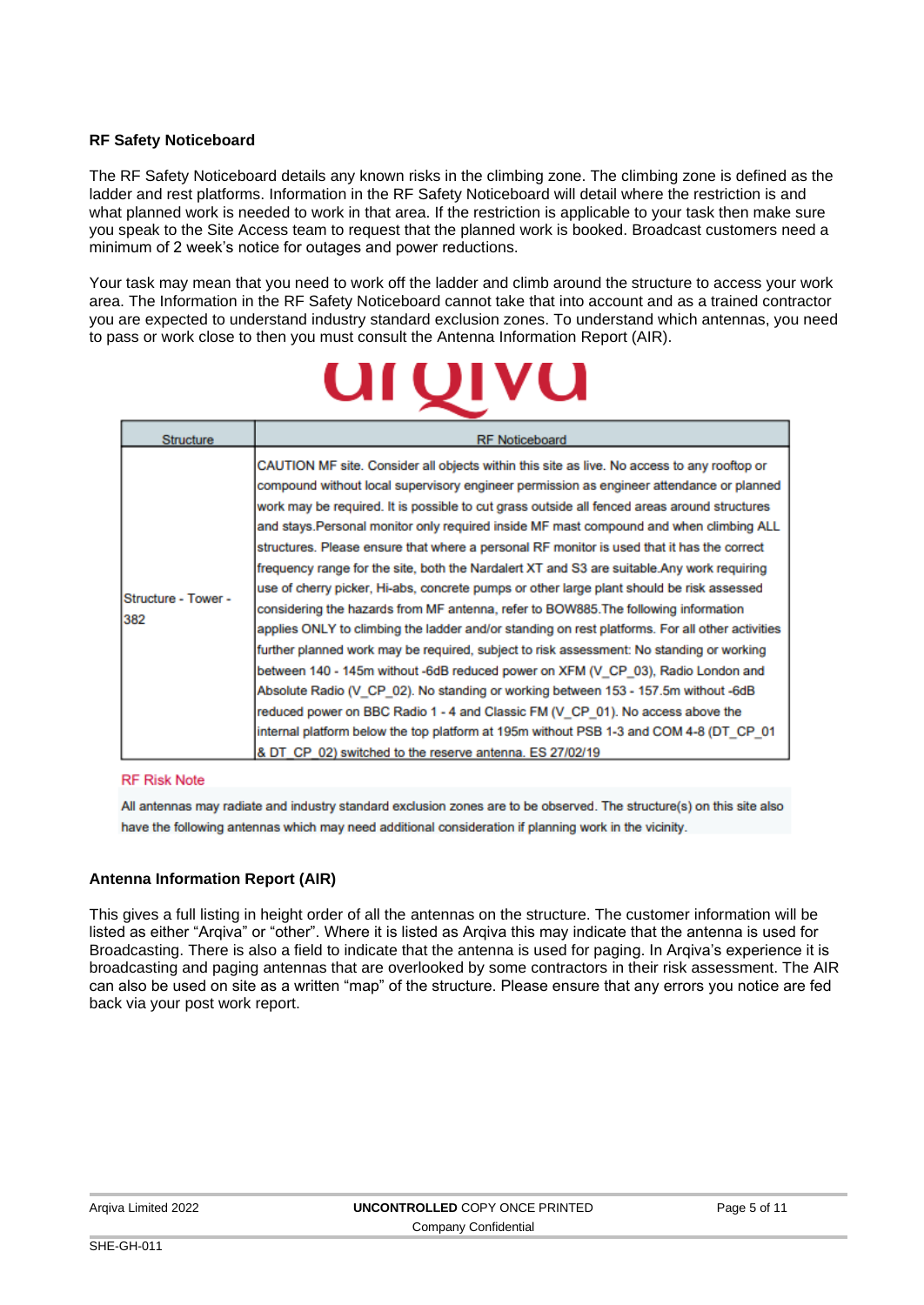|                | Column indicates                              |                                  | <b>Structure - Tower - 382</b> |                                           |                   |             |      |     |               |                |            |
|----------------|-----------------------------------------------|----------------------------------|--------------------------------|-------------------------------------------|-------------------|-------------|------|-----|---------------|----------------|------------|
| paging antenna |                                               | <b>Structure</b>                 | Antenna<br><b>Name</b>         | <b>Type</b>                               | Paging<br>Antenna | <b>Base</b> | Mean | Top | <b>Status</b> | <b>Bearing</b> | Leg        |
|                |                                               | Structure -<br>Tower -<br>382    | Antenna<br>20009250<br>01      | <b>VHF</b><br>dipole                      | false             |             | 197  |     | Installed     |                | lΒ         |
|                |                                               | Structure -<br>Tower -<br>$-382$ | Antenna<br>25664490<br>01      | <b>VHF</b><br>Centre<br><b>Fed Dipole</b> | false             |             | 97   |     | Installed     |                |            |
|                | VHF or UHF<br>antennas<br>may be<br>broadcast | Structure -<br>Tower -<br>882    | Antenna<br>25938390<br>01      | <b>UHF GPS</b><br>Antenna                 | false             |             | 3    |     | Installed     |                | <b>WAL</b> |
|                |                                               | Structure -<br>Tower -<br>382    | Antenna<br>25664520<br>01      | <b>VHF</b><br>Centre<br><b>Fed Dipole</b> | false             |             | 99   |     | Installed     |                | D          |
|                |                                               | Structure<br>Tower -<br>382      | Antenna<br>25458840<br>01      | <b>SHF</b><br>Outdoor<br><b>Unit ODU</b>  | false             |             | 65   |     | Installed     |                | A          |

Near Miss Report Line: +44 1926 416650

| Structure - Antenna |                  | <b>SHF</b>      |       |    |           |    |
|---------------------|------------------|-----------------|-------|----|-----------|----|
| Tower -             | 25985150 Outdoor |                 | false | 66 | Installed | ΙA |
| 382                 | 01               | <b>Unit ODU</b> |       |    |           |    |
|                     |                  | <b>ITHE CSM</b> |       |    |           |    |

Proper use of all the information provided in the Risk Register should prevent the large number of reported "unexpected alarms" and near misses.

Frequently it is found that "unexpected alarms" are reported when the work area is only 1 m away from a paging or Broadcast Radio antenna for example. These could and should have been expected if the risk assessment had been carried out properly.

### **7 Use of RF Safe System of Work**

Clearly when you are working on your customer's antenna you will have in place a process to ensure that you or your customer removes the power to the antenna prior to your work. When your task requires that other services need to be reduced in power or shutdown to give you safe access then you are required to follow the Arqiva Safe System of work procedure.

This requires that all the parties involved (the climbing team, the Arqiva representative and any engineers attending site to switch transmitters) have a discussion about what is to be done and how and by whom, and document it on the RF Safe System of Work form before any work commences on site.

| Argiva Limited 2022 | <b>UNCONTROLLED COPY ONCE PRINTED</b> | Page 6 of 11 |
|---------------------|---------------------------------------|--------------|
|                     | Company Confidential                  |              |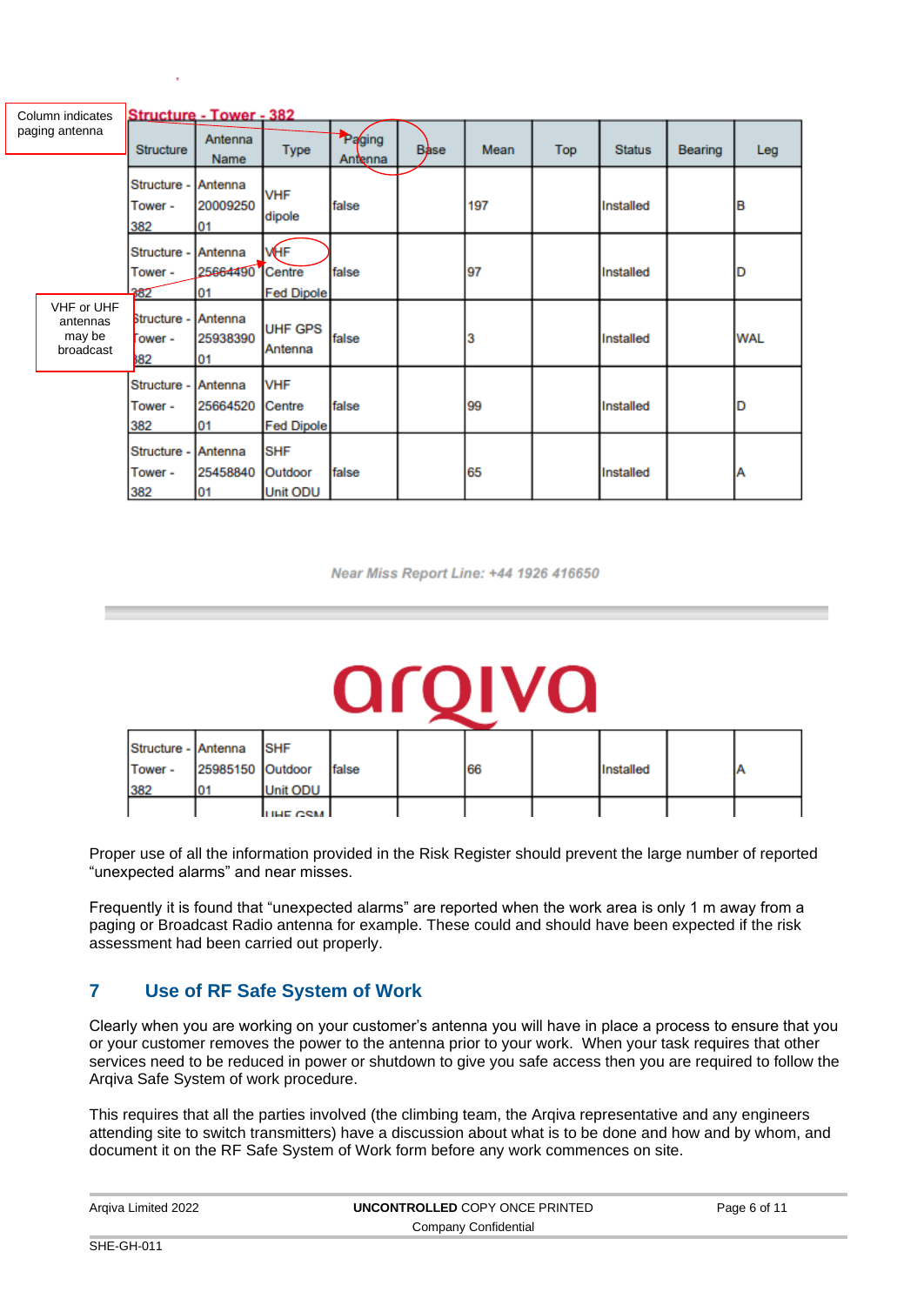#### **8 False Alarms and Minimum Measurement Distance**

In situations where there is a significant level of RF, personal monitors will alarm constantly. The occasional bleep, especially in areas where the personal monitor touches the ladder as it is climbed, are not usually considered to be real alarms.

When a monitor alarms on site staff should first ascertain how close they are to Latchways bonds, feeders, metal work etc. and is it is closer than 100mm then re-position to a distance where the monitor is more than 100mm away from metal (in free space) and see if the alarm continues. If the alarm continues SHE007 Reporting and Investigation of Unexpected RF Personal Monitor Alarms should be followed.

#### **9 Sites with Medium Wave Radio 'MF Sites' and Long Wave radio 'LF Sites'**

Some Arqiva sites have medium wave and/or long wave radio antennas. These can be structures where the structure itself is the antenna or where long wire antennas are supported by an earthed structure. On this type of site there is the additional indirect hazard of RF pickup, to any long pieces of metal that are taken onto site. Arqiva have a briefing document on this and the measures taken to avoid it, mostly by earthing which can be provided on request (SHE-GH-017).

Because of the frequencies of operation, the only units suitable for MR (Medium Wave) sites are Nardalert XT, Nardalert S3, WaveMon RF-8 and WaveMon RF-60. The only units suitable for LF (Long Wave) sites are Nardalert XT, Nardalert S3 and WaveMon RF-60.

These monitors should always be worn on the body (as they are designed to be used) for most accurate results on this type of site. The WaveMon monitor should be used in its holder.

When you apply for access to a site that has an MF antenna you will be prompted with the following screen



If you acknowledge this message by selecting "OK" to indicate that you understand the hazards then your application will proceed as normal. If you select "Further Information" then you will be taken to a copy of Arqiva document SHE-GH-017 MF sites, Hazards and Precautions which you should read and understand, and ensure that your risk assessment has considered the hazards before continuing your application.

When applying for site access you will be asked to submit site and task specific RAMS.

| Argiva Limited 2022 | UNCONTROLLED COPY ONCE PRINTED | Page 7 of 11 |
|---------------------|--------------------------------|--------------|
|                     | Company Confidential           |              |
| $SHE-CH-011$        |                                |              |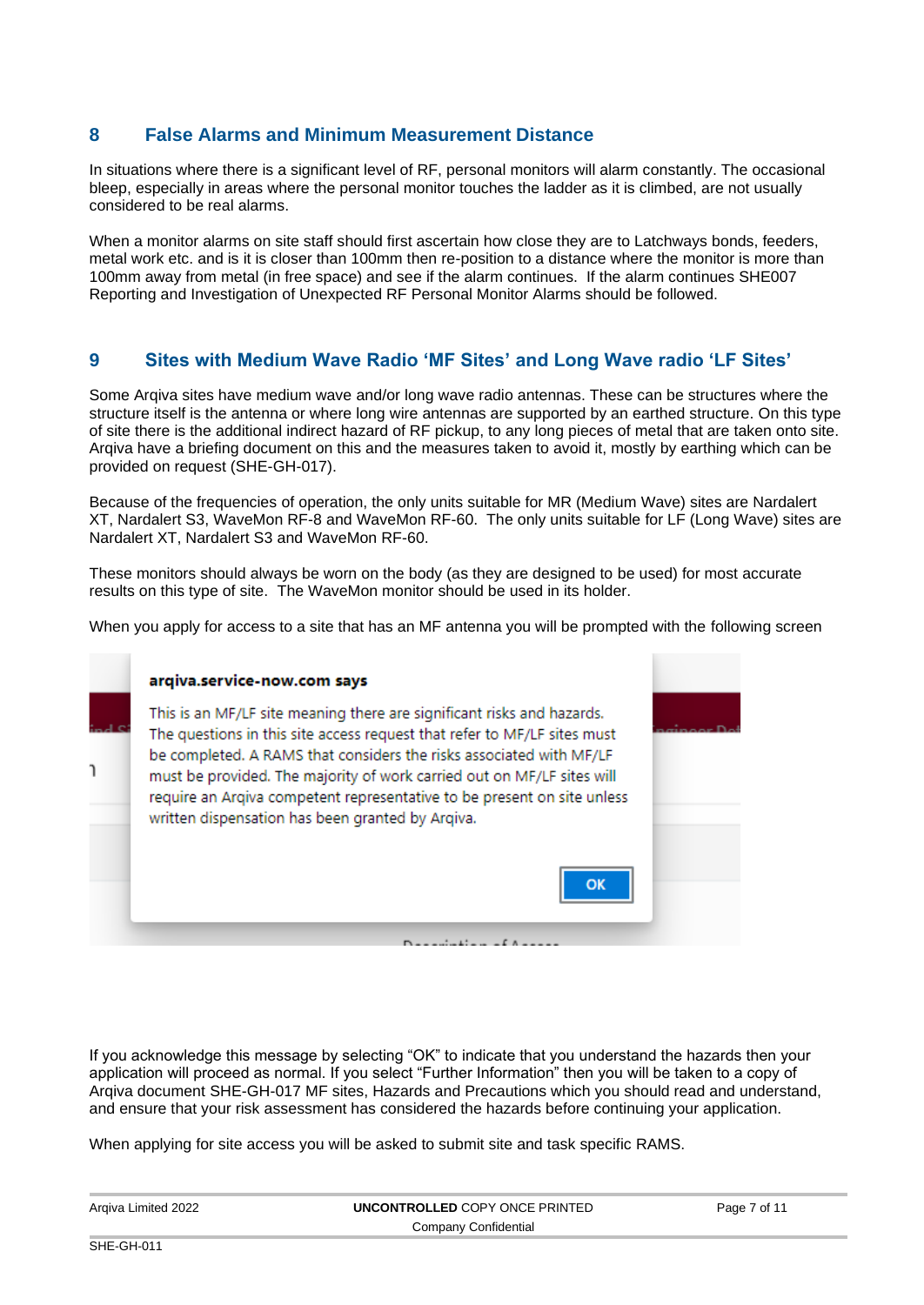#### **10 Emergencies**

All accident, incidents and near misses must be reported to the Arqiva Accident Report Line by ringing 03330 328555.

Unexpected personal monitor alarms must be reported to the Site Access Team on 03330 327895 whilst still on site and in addition the contractor should carry out their own investigation following the procedure set out in 'SHE007 Reporting and Investigation of Unexpected RF Personal Monitor Alarms by Contractors and Site Sharers'. Only when the reporting company has ruled out immediate obvious causes should the form be submitted to the Arqiva SHE Team for investigation. Alarms will not be investigated unless this form has been completed and submitted.

If there has been an incidence of suspected RF overexposure, ring Site Access on 03330 327895. The Site Access team will arrange to send [RF information for doctors](http://www.arqiva.com/corporate/pdf/rfsafety/Guidance%20for%20Doctors%20in%20the%20Assessment%20and%20Acute%20Treatment%20of%20a%20Patient%20Suspected%20of%20Over%20Exposure%20to%20Radio%20Frequency%20Radiation.doc) to the medical facility that the individual is attending. Most doctors do not fully understand the effects of RF and it is important that they receive this information so they can accurately diagnose any health implications and provide the correct treatment.

#### **11 List of related documents**

|            | <b>Accepted Training Providers</b>                                      |  |  |
|------------|-------------------------------------------------------------------------|--|--|
| SHE007     | Reporting and Investigation of Unexpected RF Personal Monitor Alarms by |  |  |
|            | <b>Contractors and Site Sharers</b>                                     |  |  |
| SHE-GH-017 | MF sites, Hazards and Precautions                                       |  |  |
|            | Published on argiva.com                                                 |  |  |
|            |                                                                         |  |  |
|            |                                                                         |  |  |
|            |                                                                         |  |  |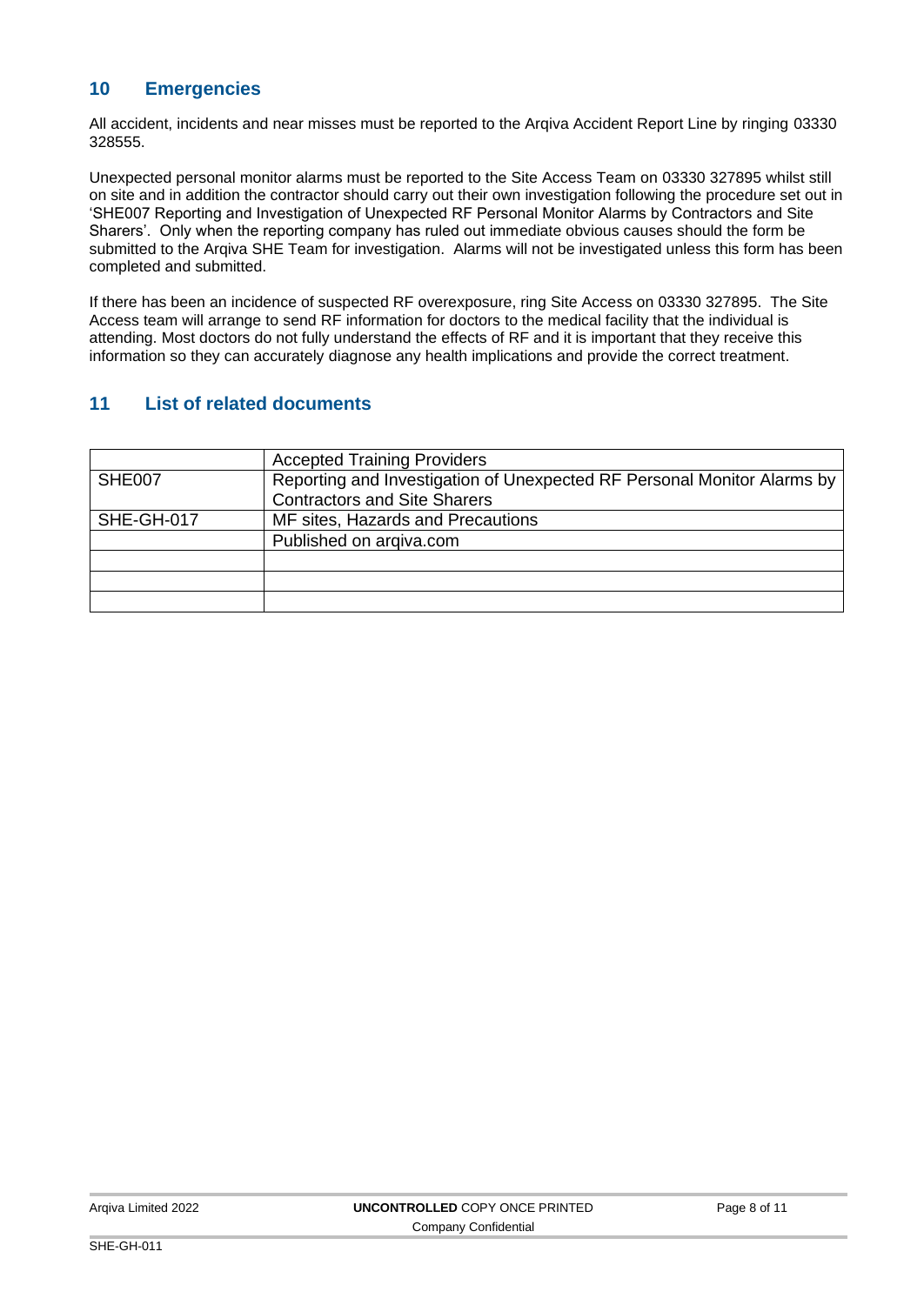## **Appendix A**

**A.1 RF Monitors Accepted for Use on Arqiva Sites**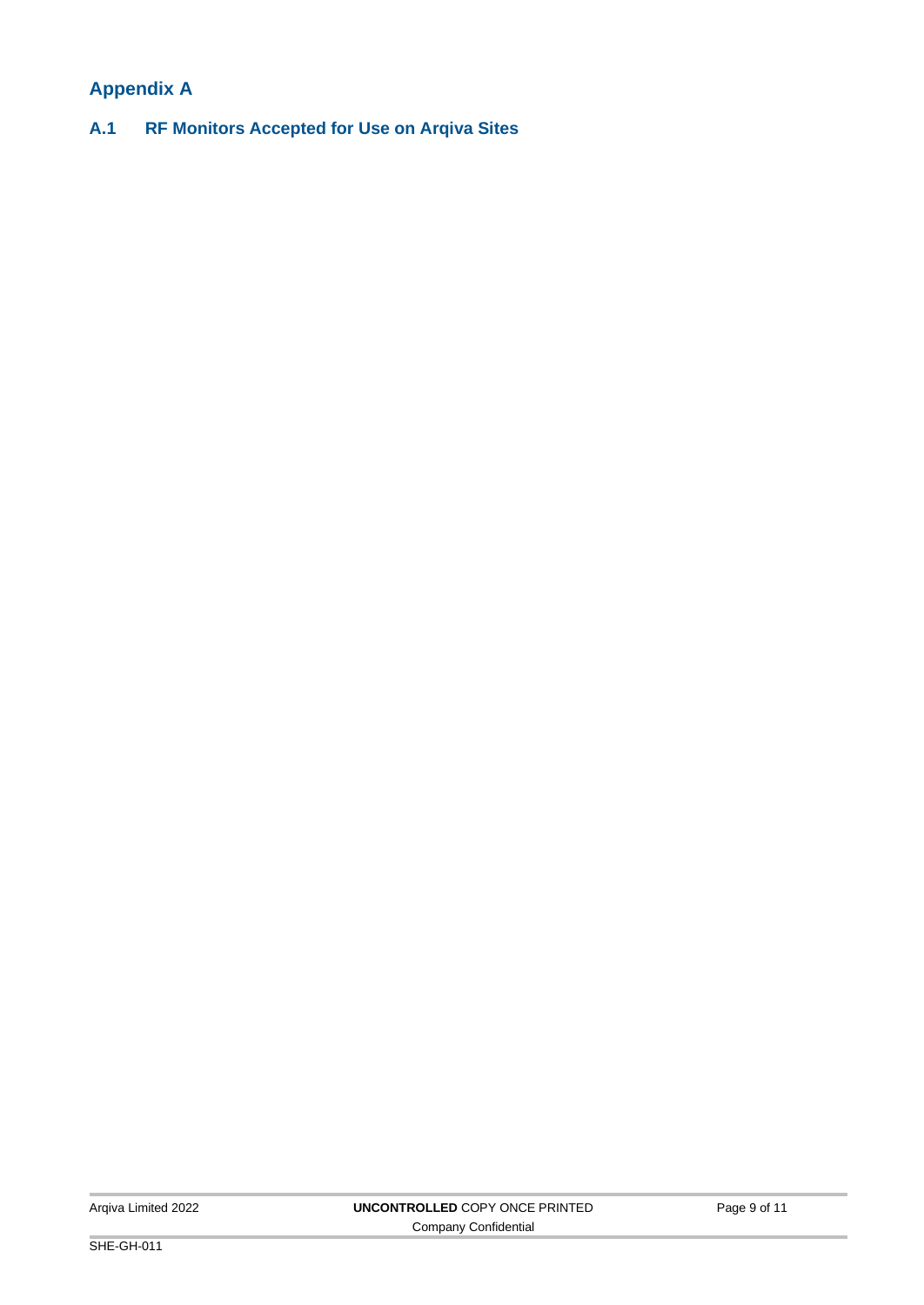| Name of<br>Monitor             | <b>Manufacturer</b> |                     | Limitations                                                                                  |
|--------------------------------|---------------------|---------------------|----------------------------------------------------------------------------------------------|
| S <sub>3</sub>                 | Narda               |                     | None                                                                                         |
| XT (D-8860<br>& D-8862)        | Narda               |                     | None                                                                                         |
| 8845E-0.5                      | Narda               | <b>Narda</b><br>50% | Not suitable for use on MF/LF sites<br>Not suitable for use on satellite earth station sites |
| ESM-<br>20/Radman<br><b>XT</b> | Narda               | <b>MAN</b>          | Not suitable for use on MF/LF sites                                                          |